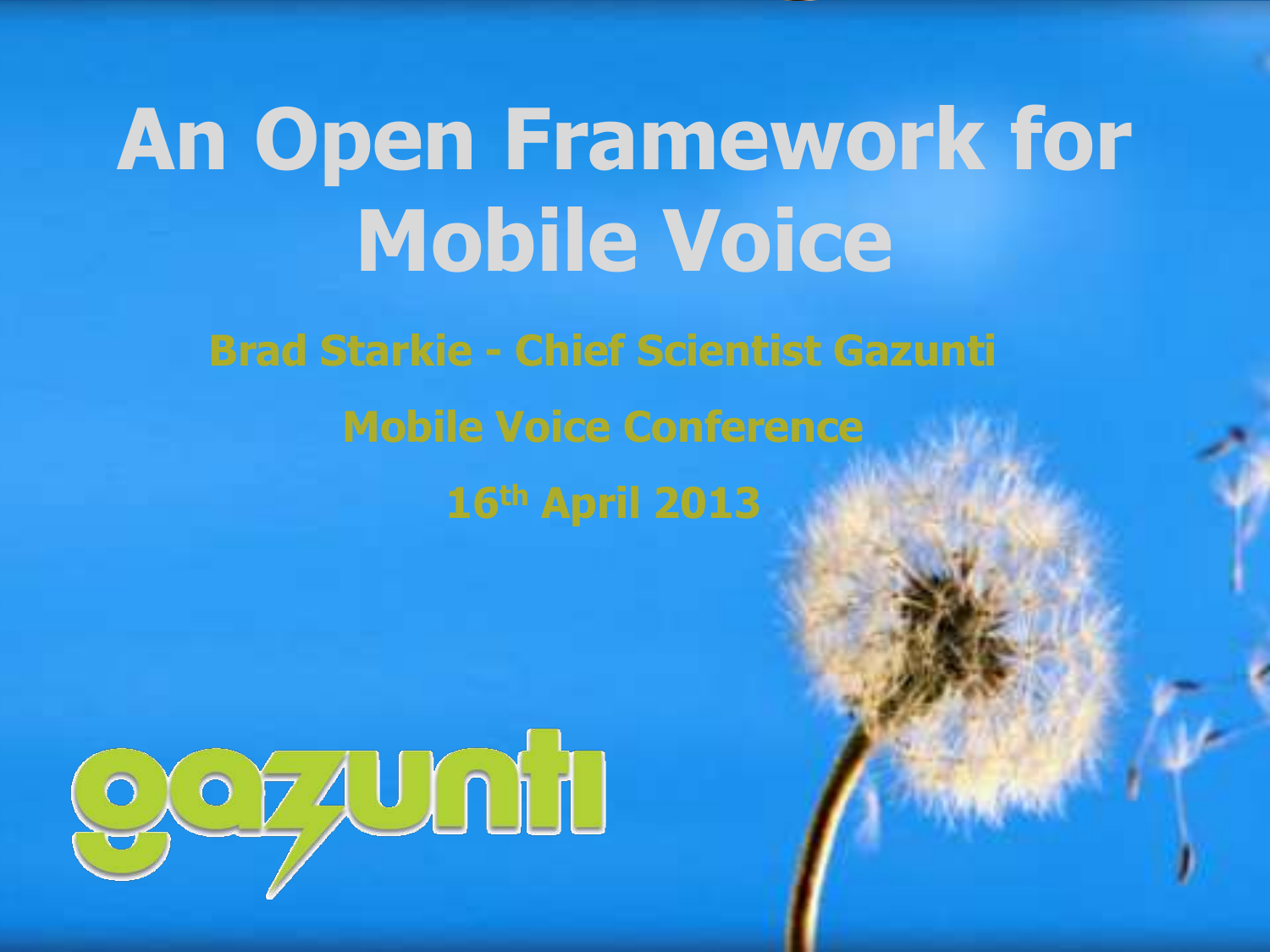# Who is Gazunti?



Gazunti is a knowledge navigation technology and solutions specialist.

•A spin off from Inference Technology Group (ITG)

- •Technical pedigree in;
	- Speech recognition &
	- Language systems

•Services a global customer base with focus on telecommunications

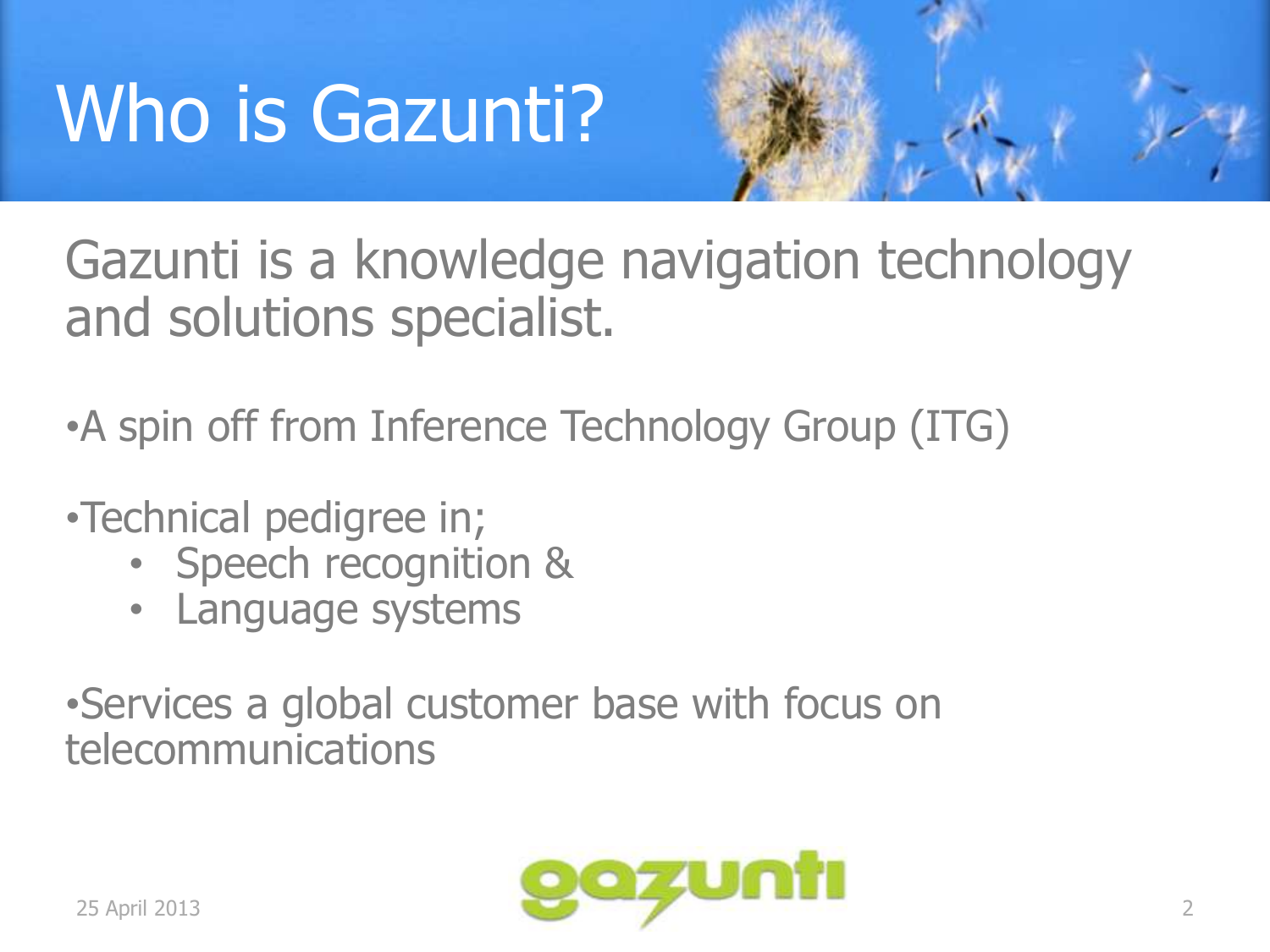# Product Suite





#### GazBuilder: Development Framework



#### GazCloud: Our Hosting Environment



GazApps: Web & SmartPhone Applications

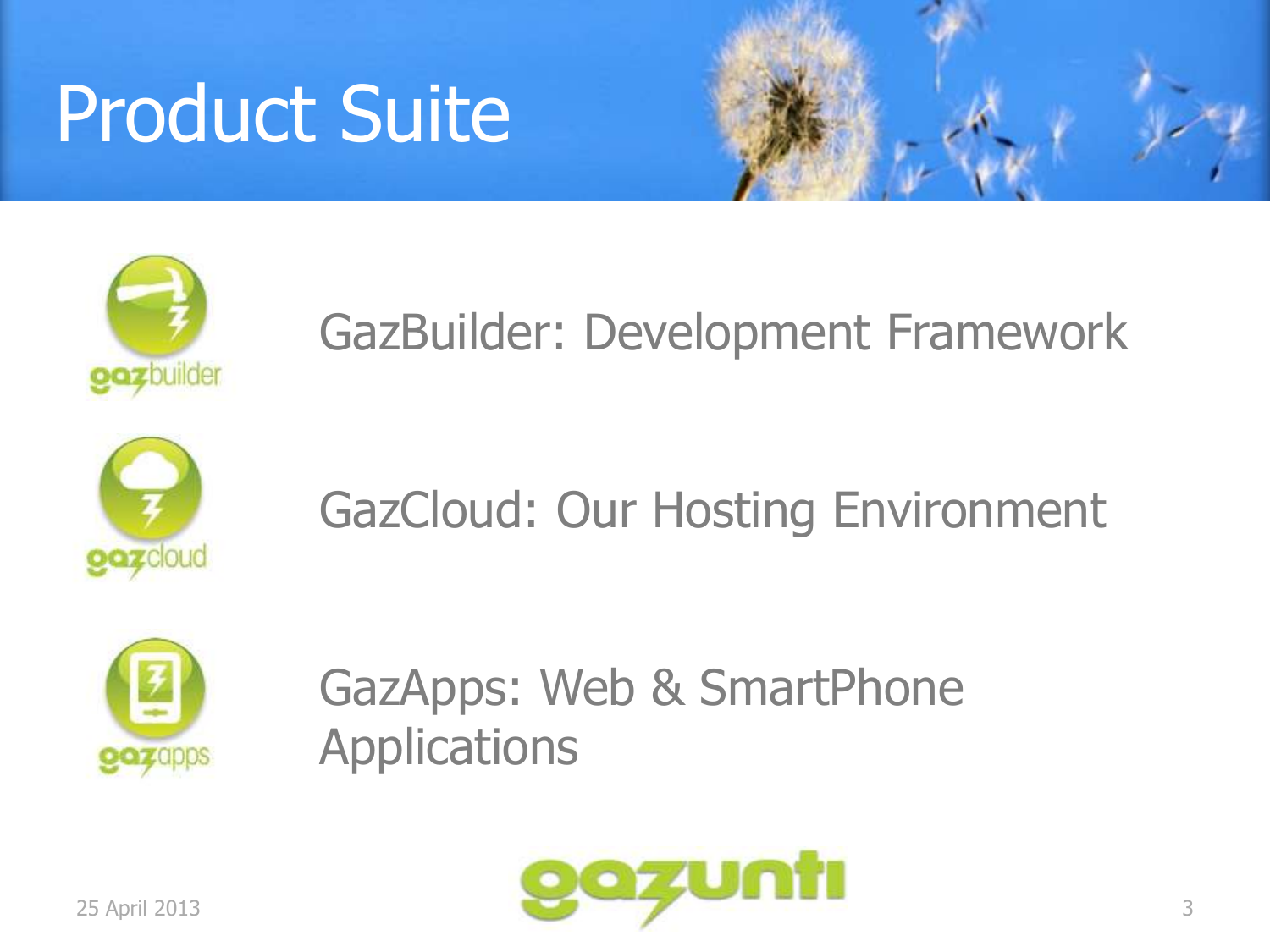



#### **Quick Start Version**

- Create a GazCloud account.
- Enter the websites that contain the answers
- Customise a small number of prompts
- Use the GazClient smart-phone application or integrate with your web site.

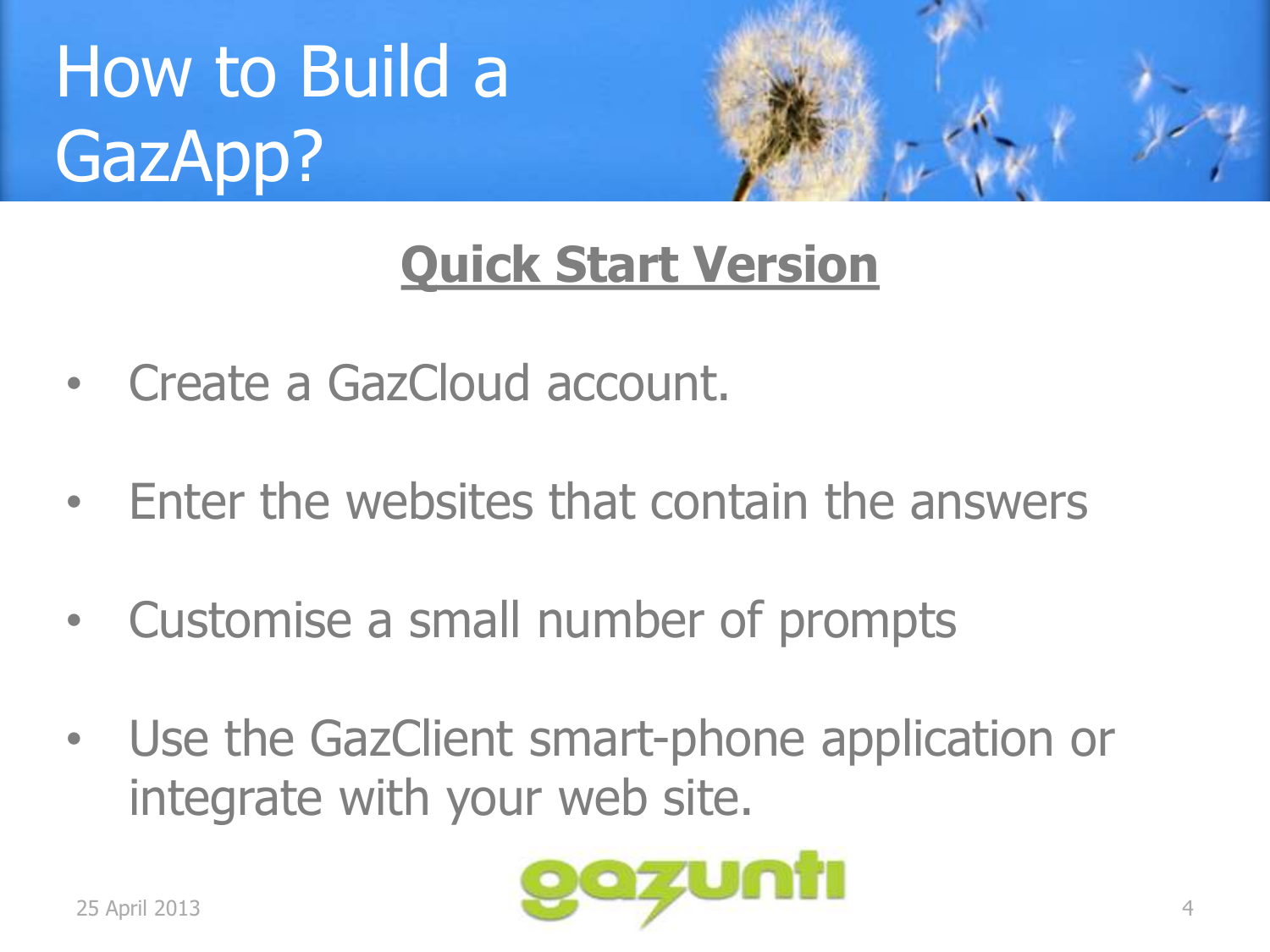



#### **Turbo Version**

- Add structured data/web services (RDF,MySQL)
- Write or Customise Question Types
- Simple but complete programming language (GazLang)
- Import VXML AIML (v2.0)

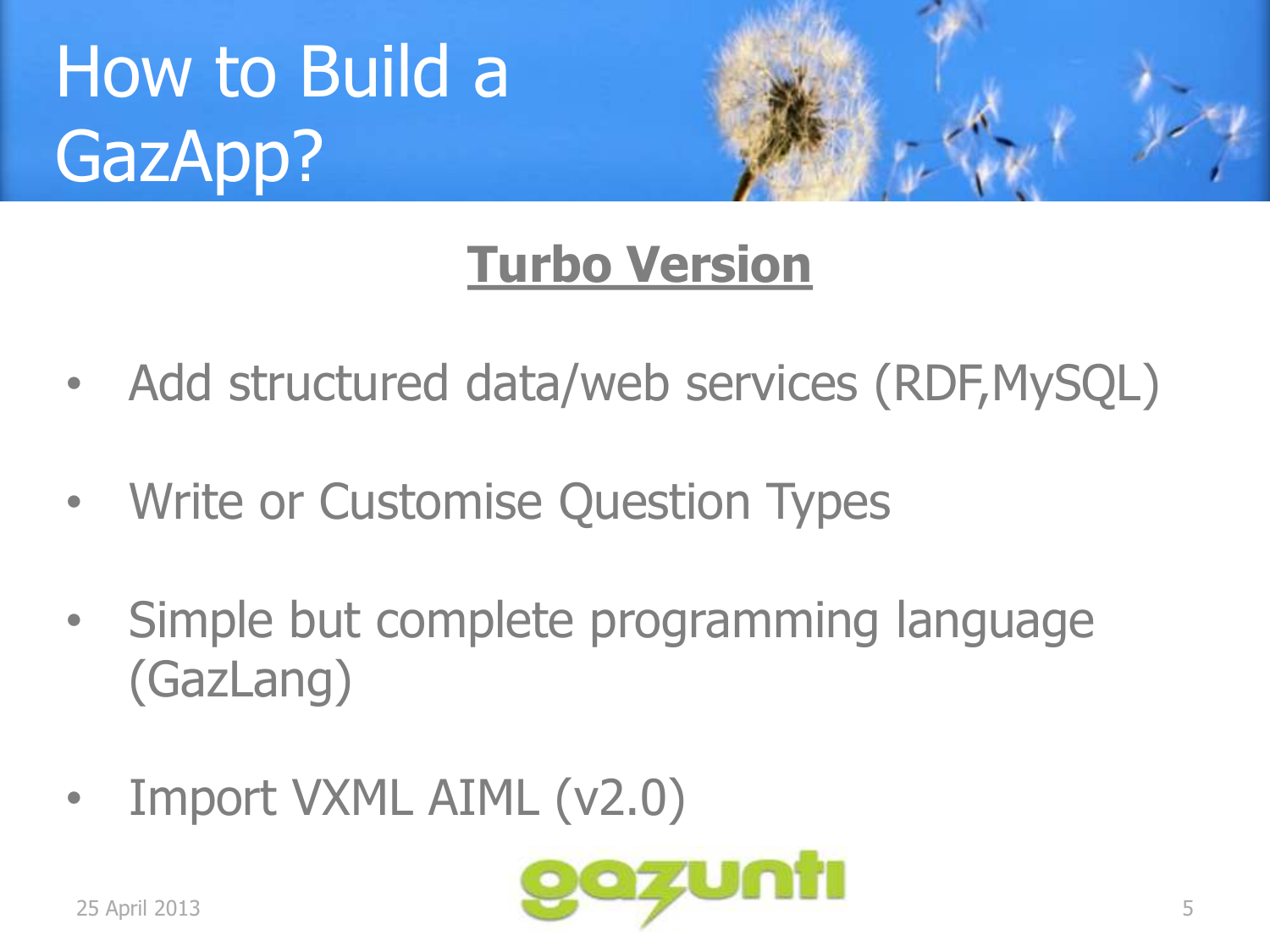### **GazAnswers**



GazAnswers can return the following:

- •A sentence from your text
- •A portion of a sentence
	- Who, where, when, how much, what percentage
- •A canned response (I don't how much)
- •Data from a database
- •Anything you want (GazLang)

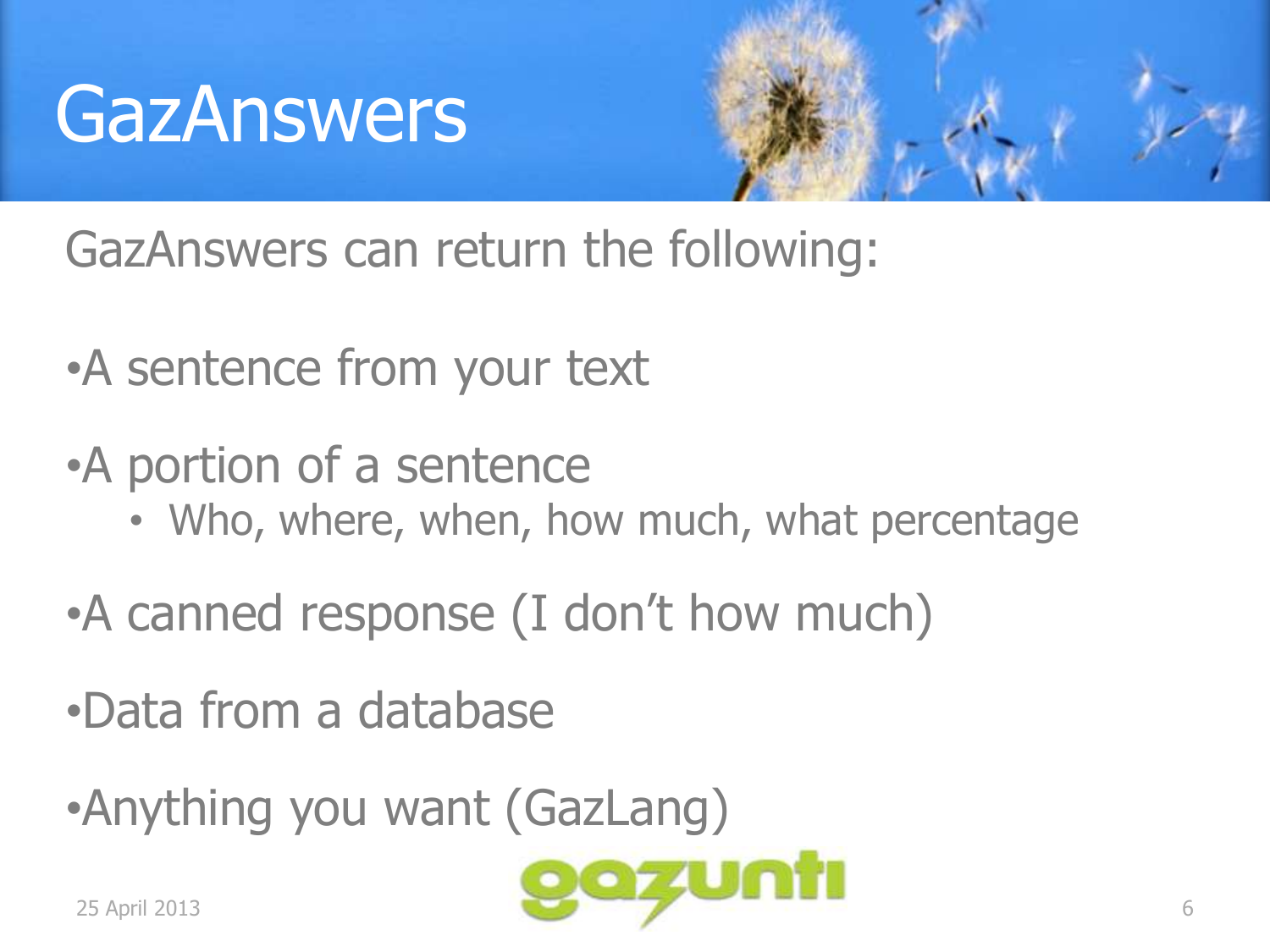### How GazCloud Works

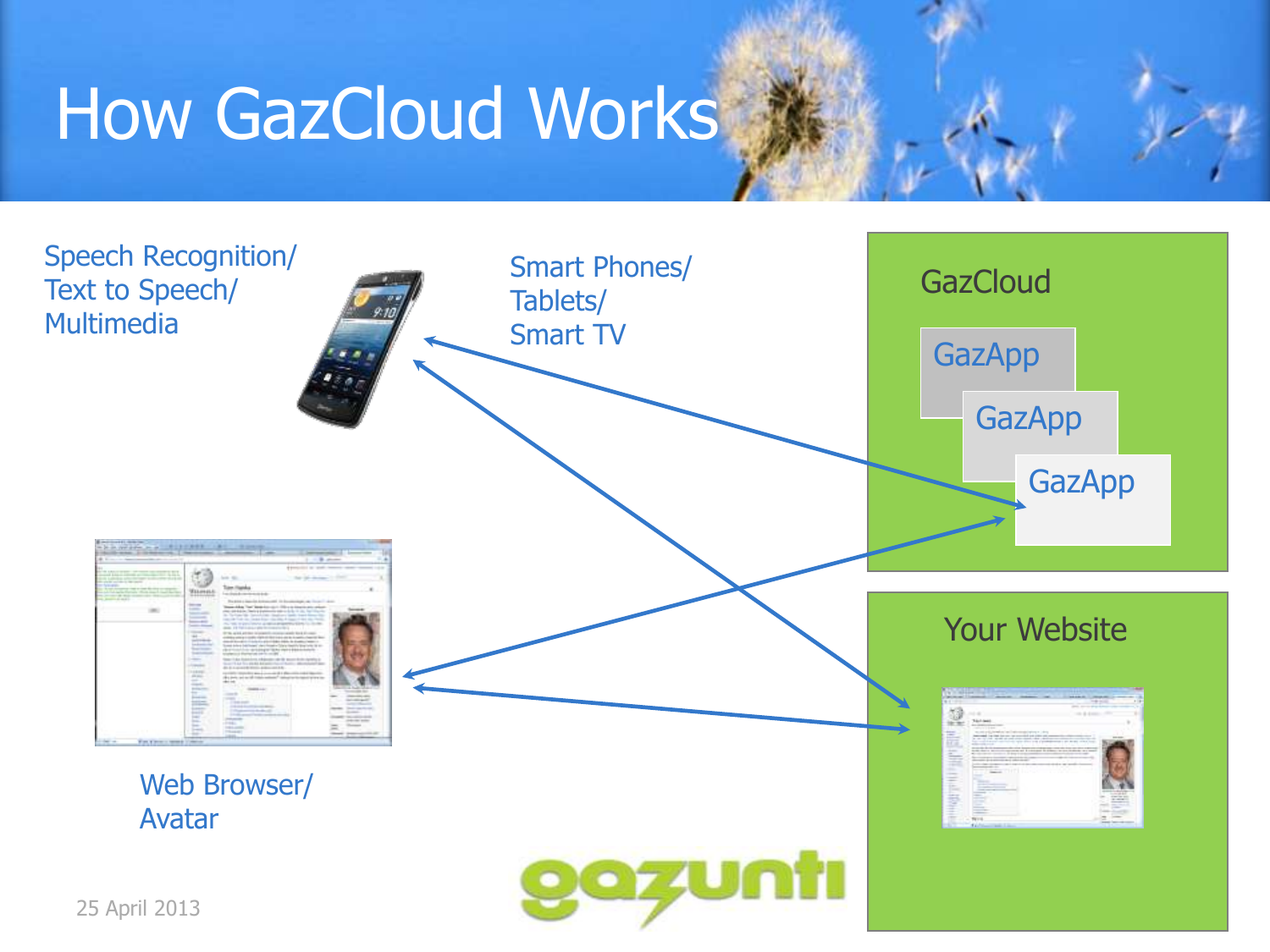### Demonstration



| Question                                              | <b>Answer Type</b>         |
|-------------------------------------------------------|----------------------------|
| How old is he?                                        | <b>Stuctured Database+</b> |
| Where was he born?                                    | <b>Stuctured Database</b>  |
|                                                       |                            |
| Does he support gay rights?                           | YesNo whole sentence       |
| What percentage of the vote did                       |                            |
| he get in 2004?                                       | Portion of sentence        |
| When did he die?                                      | <b>Canned Response</b>     |
|                                                       |                            |
| Show me a picture of him                              | MultiMedia                 |
|                                                       |                            |
| Tell me about his religious views Section of Document |                            |
|                                                       |                            |
| Lets talk about Nicole Kidman                         | <b>Topic Change</b>        |

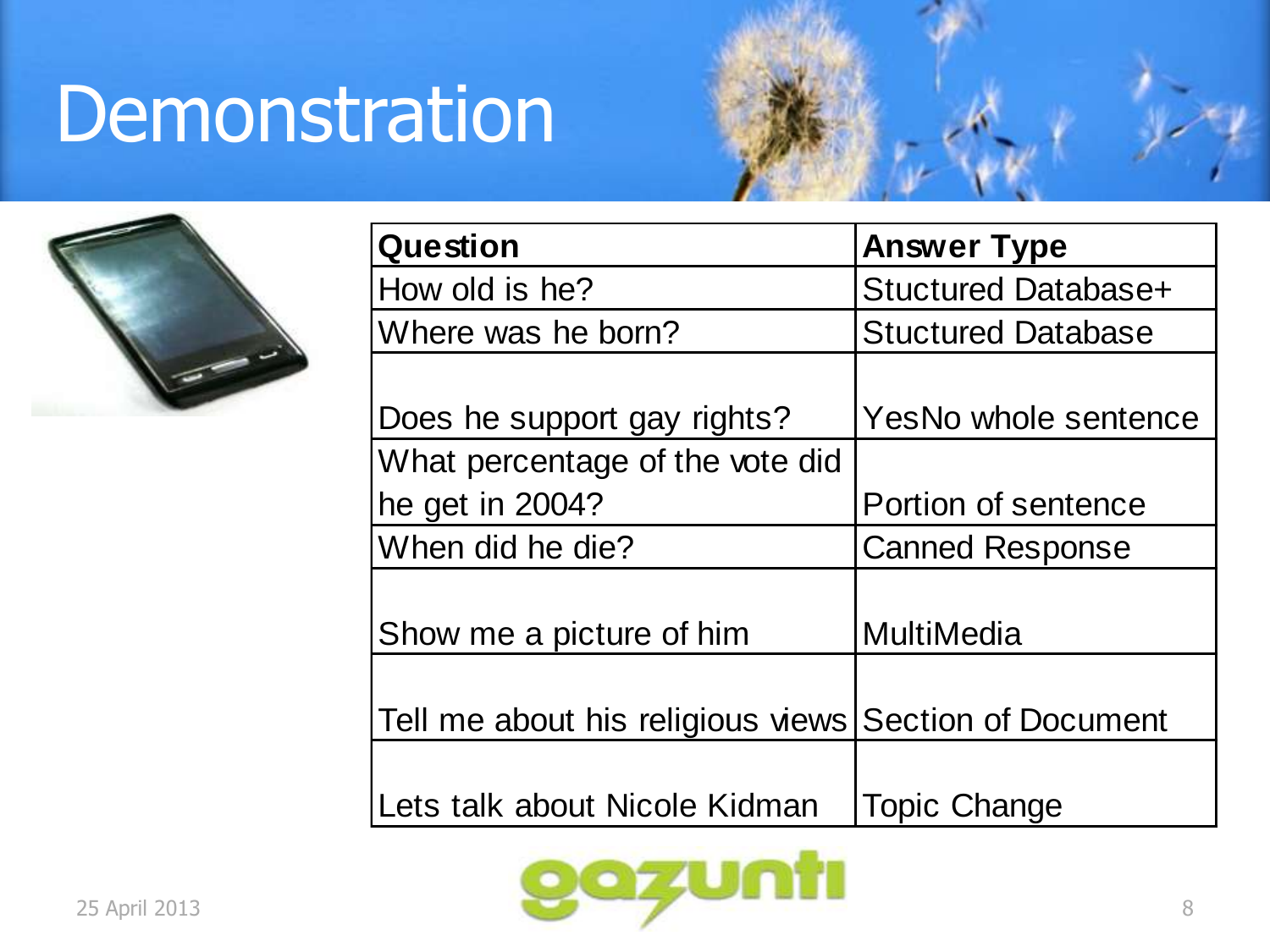## Business Model



GazBuilder: Provided free to developers

GazCloud: Freemium service

Professional Services: Development and support of GazApps and support of the developer community